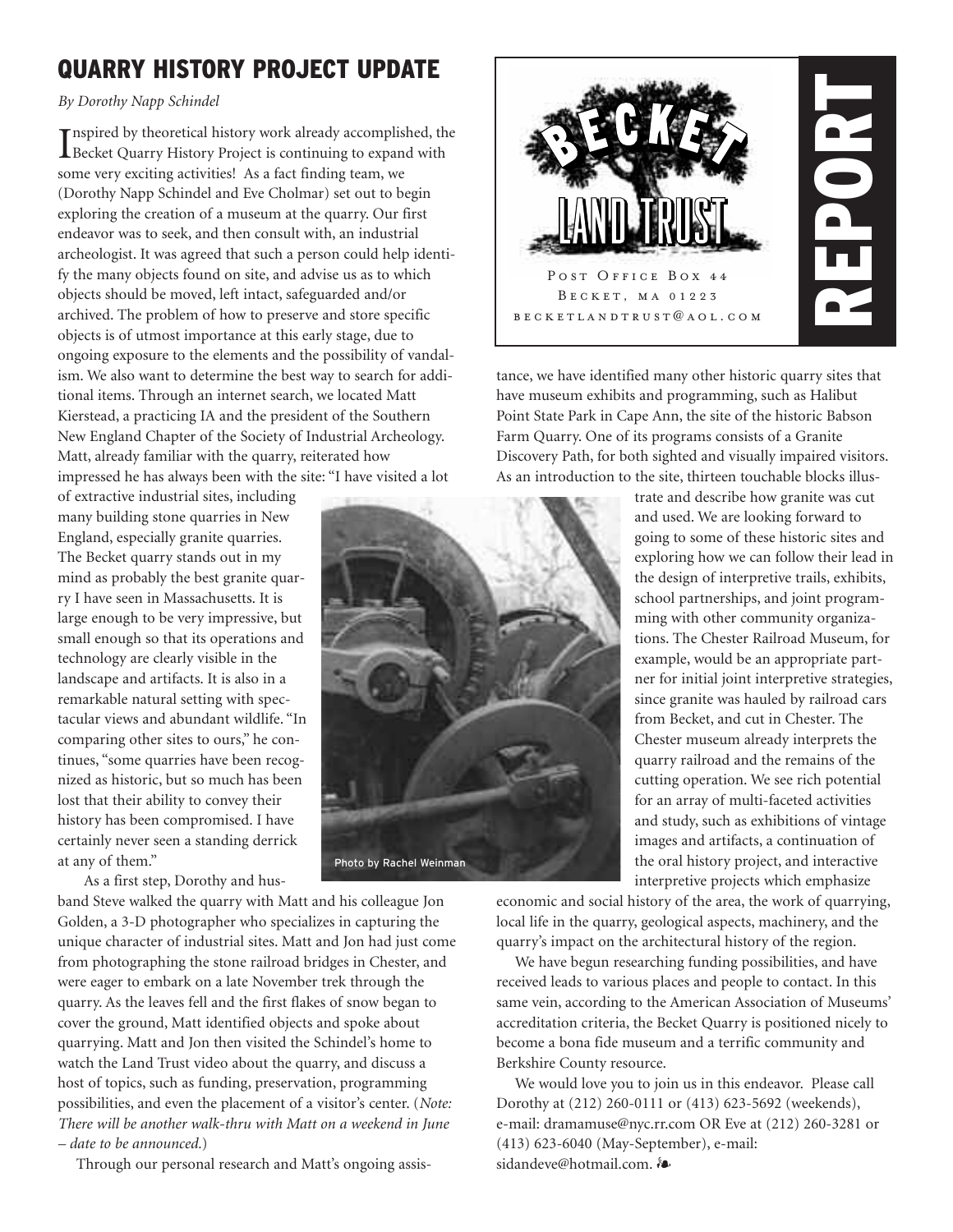## **TRAIL WORK DAYS: MARK YOUR CALENDAR**

The Land Trust has an ambitious goal for this season. To fin-ish the work on the Loop Trail that the volunteers cleared last year, Americorp will be working on the property in mid June. If their time allows, they will also begin clearing work on

the two ski trails, which are the East and West Trails shown on the map at right.

On Saturday, June 2, we will be celebrating National Trail Day with a membership trail clearing workday. Please mark this on your calendar and join us in a fun-filled and productive day. Those of you who were able to help out last year can attest to the spirit of community and the excitement of working with a group of neighbors to make a recreational trail through our beautiful property. National Trail Day is a good occasion to come out and celebrate our achievements of the last two years.

This year, in an attempt to make scheduling simpler, we are organizing monthly workdays. We are doing some on Saturday and others on Sunday in order to give those of you with a regular weekend commitment a chance to attend at least some of the sessions.

Anyone and everyone is welcome. Please remember to bring sturdy shoes, work gloves and especially important is plenty of drinking water. Non-motorized brush clearing equipment is also useful, although the Trust does provide some tools. You may wish to have bug repellent as well. For questions about rain cancellations, etc. check your email the day of or before the workday. If you are not on the Trust's email list, send a note to BecketLandTrust@AOL.com. For last minute questions, you can try calling Ken Smith at 243-1765.

In addition to clearing the East and West Trails this year, we hope to have Open Space Management come in during the fall and do the heavy treadwork on these trails so that we can use them for X-Country skiing next winter. We also plan to install a simple bridge on the trail. If you are lucky, that activity may occur on one of the volunteer days you choose to attend.

We look forward to sharing some fun workdays with you and hope that you will be able to attend the Annual Meeting yet to be scheduled for some time in the fall.  $\mathbf{\hat{s}}$ 



**Our first workday will be Saturday June 2, which is National Trail Day. Next will be Sunday July 8, then Saturday August 4, Sunday September 2, and Saturday October 6. Hours are 10AM to noon. The die-hards are encouraged to stay longer.**







Above and left: The scenic beauty of the Becket Quarry. Opposite: Trillium is one of many precious species in the Quarry forest. Photos by Rachel Weinman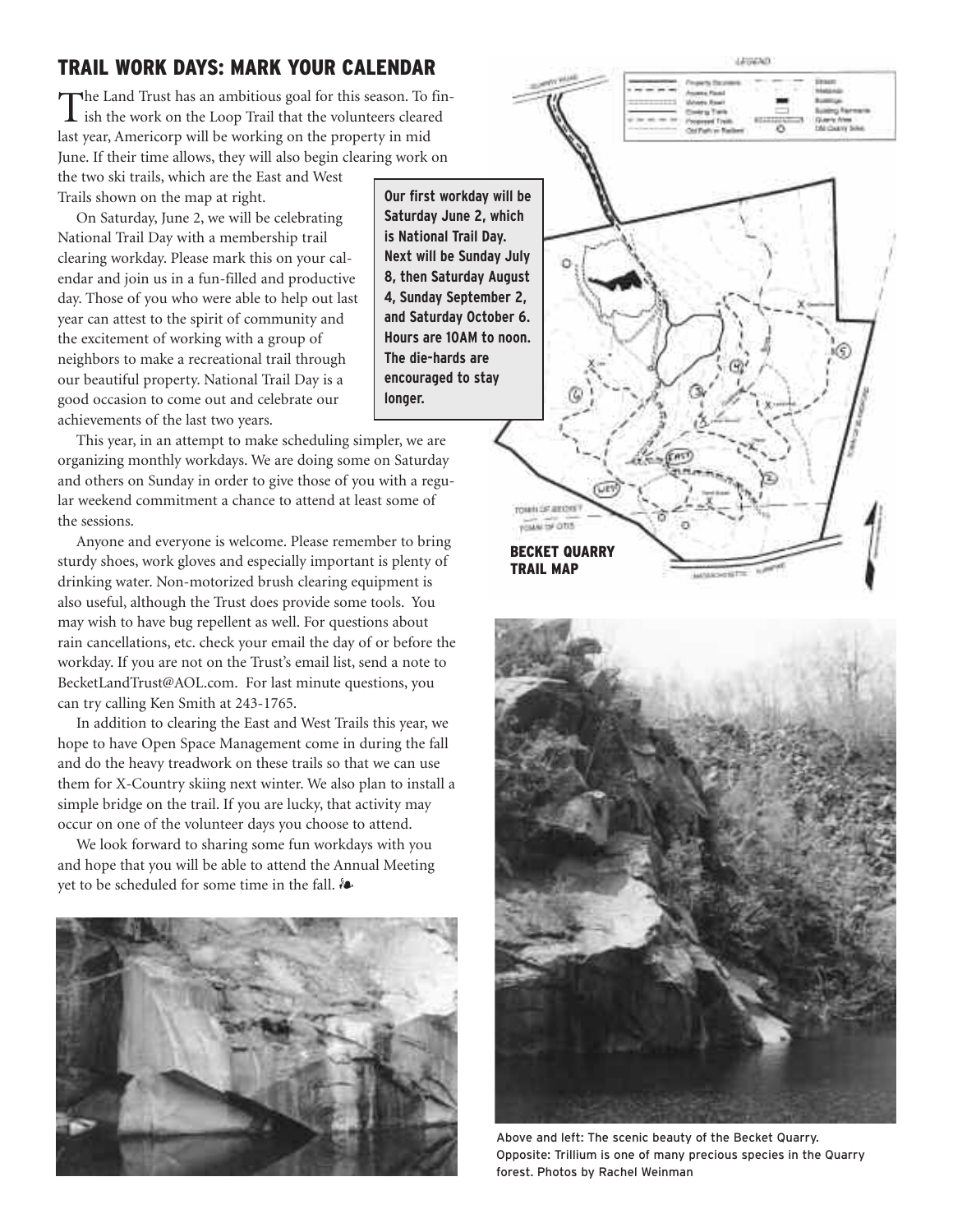## **CONSERVATION RESTRICTIONS PROTECT LAND AND PRIVACY**

Does this landowner's question strike a chord with you: "I want my land to stay undeveloped forever, but I don't want to give it away to a conservation group – I want to keep living on it. How do I do it?"

Many landowners in Berkshire County have solved this puzzle by placing a conservation restriction on their property. A conservation restriction is a legal instrument by which a landowner enters a binding agreement that his or her land, or a portion of it, will never be developed. The landowner is free to maintain his use of the land, and can sell it at his pleasure. However, the conservation restriction remains with the land, binding succeeding owners. So long as the natural values of the property are protected, the terms of conservation restriction can be tailored to the individual landowner's needs and desires.

For instance, a landowner might reserve the right to harvest timber, or build a barn, or even build a house in a specified location. While landowners sometimes sell conservation restrictions (or conservation easements, as they're called in other states), more often a family gives a conservation restriction to a qualified charitable conservation organization, such as a land trust or a state conservation agency.

In return for the gift, the recipient charity undertakes the obligation to ensure that the terms of the restriction are not violated. Gifts of conservation restrictions sometimes provide landowners with opportunities for income tax or estate tax savings. Encumbering the land with a conservation restriction lowers its value, thereby reducing or eliminating inheritance taxes when the land is passed from one generation to the next.

The Berkshire Natural Resources Council holds conservation restrictions on lands all over Berkshire County. The Resources Council has assisted in the preparation of nearly 100 restrictions or similar instruments, and would be pleased to provide further information to any interested party.

To contact the Resources Council, call George Wislocki or Tad Ames at (413) 499-0596 or write to BNRC, 20 Bank Row, Pittsfield, MA 01201.  $\delta$ 





## **A LETTER FROM THE PRESIDENT:**

M Thile the Land Trust has been in existence for the last ten years, 2000 was certainly our most exciting and rewarding year. The Historic Quarry and Forest, as it is now officially named, is a project that exceeds our wildest dreams in its scope; never did we believe that we would be able to have such a wonderful area to preserve and make available to our community. Thank each and every one of you who has helped us on this journey and please keep in mind that the fun has only begun. Many of you have already spent some time exploring the quarry, helped clear our first trail and gotten a taste of what this area is all about. I hope you will join us in the upcoming season in what will prove to be another rewarding series of projects.

The Trust's Board has been meeting regularly to get ready for our second phase of making this property a natural preserve which we can all enjoy year-round. We will need continued support from our members, but we have been joined by groups well beyond the town limits. Americorp, a national organization, will be providing us with a crew of 5 or six workers for a two week session this June. We are optimistic that they will be able to to the heavy treadwork on the trail the volunteers cleared last summer. We have received a \$5,000 grant from the Fields Pond Foundation, a Massachusetts organization devoted to supporting small groups like ours in trail making efforts. This money will help cover some of the costs we anticipate in the current phase of making this property a place that we can all easily enjoy.

The Trust has received a lot of attention from the documentary video that Dan Woiski made last spring with Allen Williams describing the industrial archeological gems that are so prevalent throughout the quarry area. If you have not seen this film, you can get a copy from the Trust for a donation or you can borrow it for free from either of the stores in town or the Athenaeum.

We have accomplished a great deal in a short time. I would like to thank all the members for their generous support of funding for the purchase of the property. Without you, we would be watching ten tractor trailers an hour thunder through town on our once quiet roads. I would also like to thank our Board members for their efforts and insights. We have succeeded in steering this unwieldy beast through its early stages and we are in good stead for a successful future.

Respectfully, *Ken Smith*  President, The Becket Land Trust